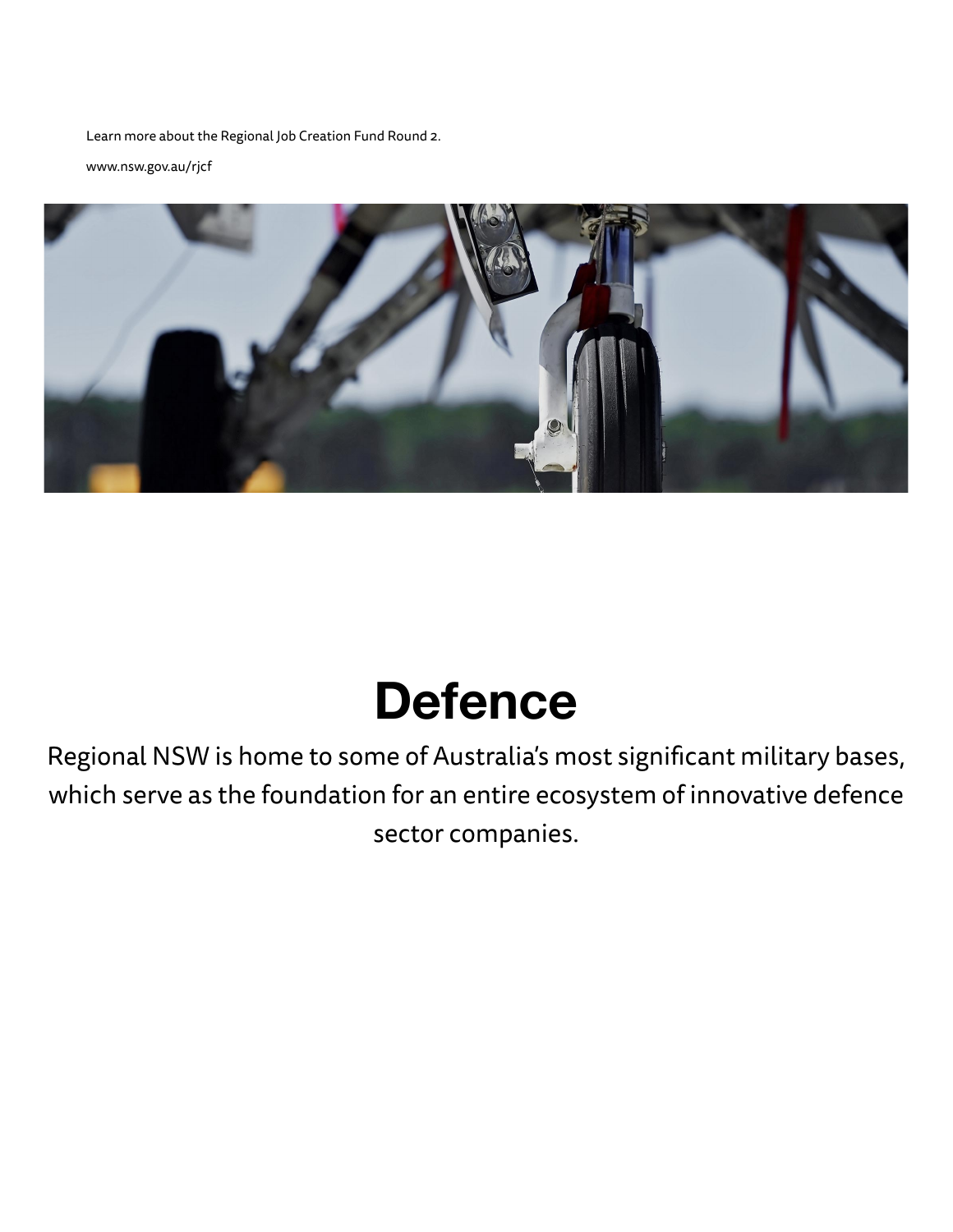

Image credit: Treasury NSW

## **In 2018, the defence sector in Regional NSW contributed A\$2.3 billion to the economy.**

NSW has the largest number of defence bases and facilities of any state in Australia and is home to over one quarter of its military and defence civilian personnel. Defence facilities generate economic benefits, including the construction of infrastructure and the extensive utilisation of local goods and services.

The defence industry in NSW has core strengths and expertise in the most critical capabilities. These include advanced and subsystem manufacturing, sustainment of major systems, complex project management, complex systems integration, design and production.

As a result, all the major defence primes either have their headquarters in NSW or have a substantial presence in the state.

40% of the economic contribution of the NSW defence industry occurs in Regional NSW. For example, in the Hunter and Shoalhaven regions, the economic activity attributable to defence is estimated to be around 10% of Gross Regional Product.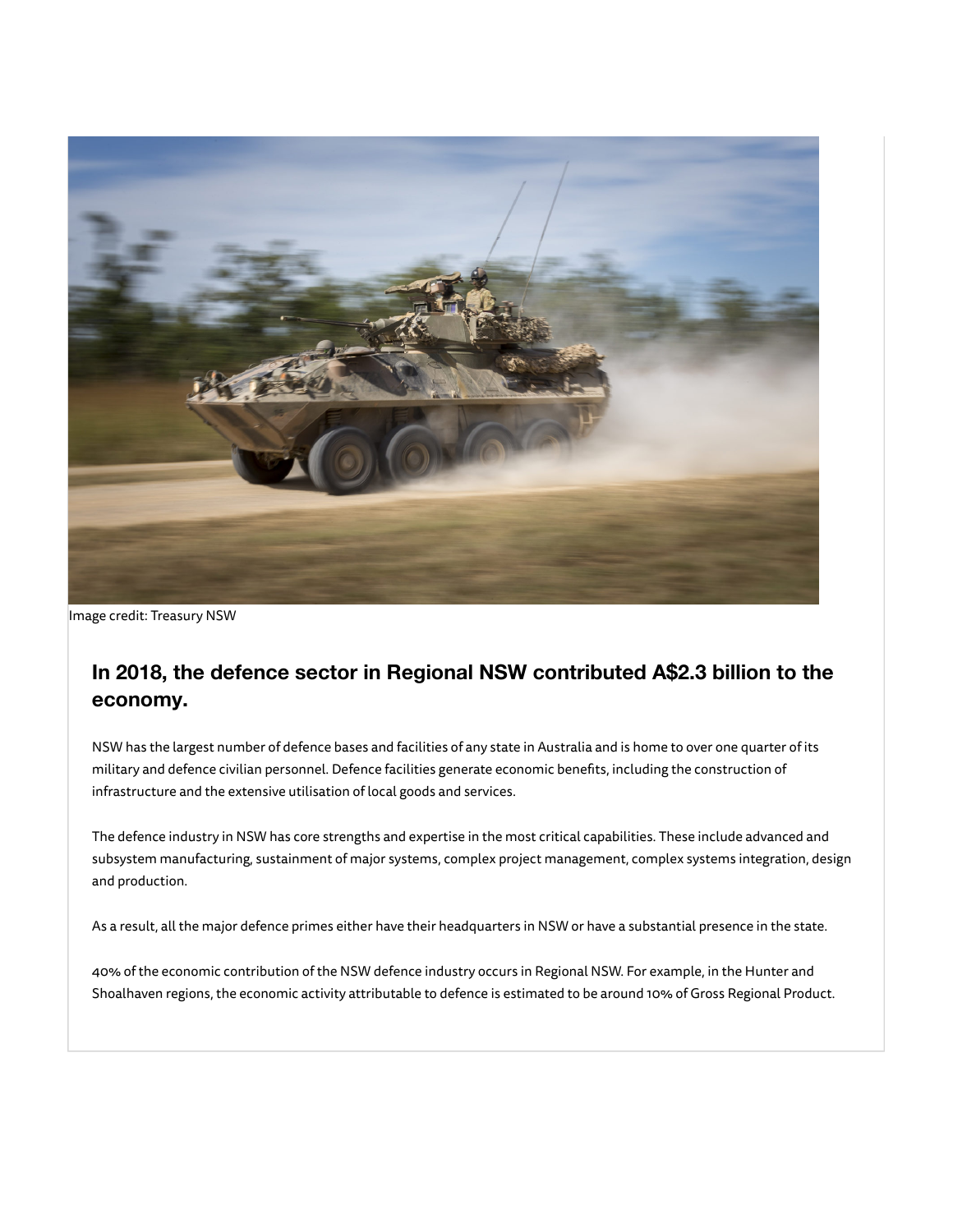Defence sector companies in Regional NSW are supported by a complete ecosystem of critical industrial capabilities, a highly skilled workforce, and world class academic and research institutions.

### **NSW Defence Bases**

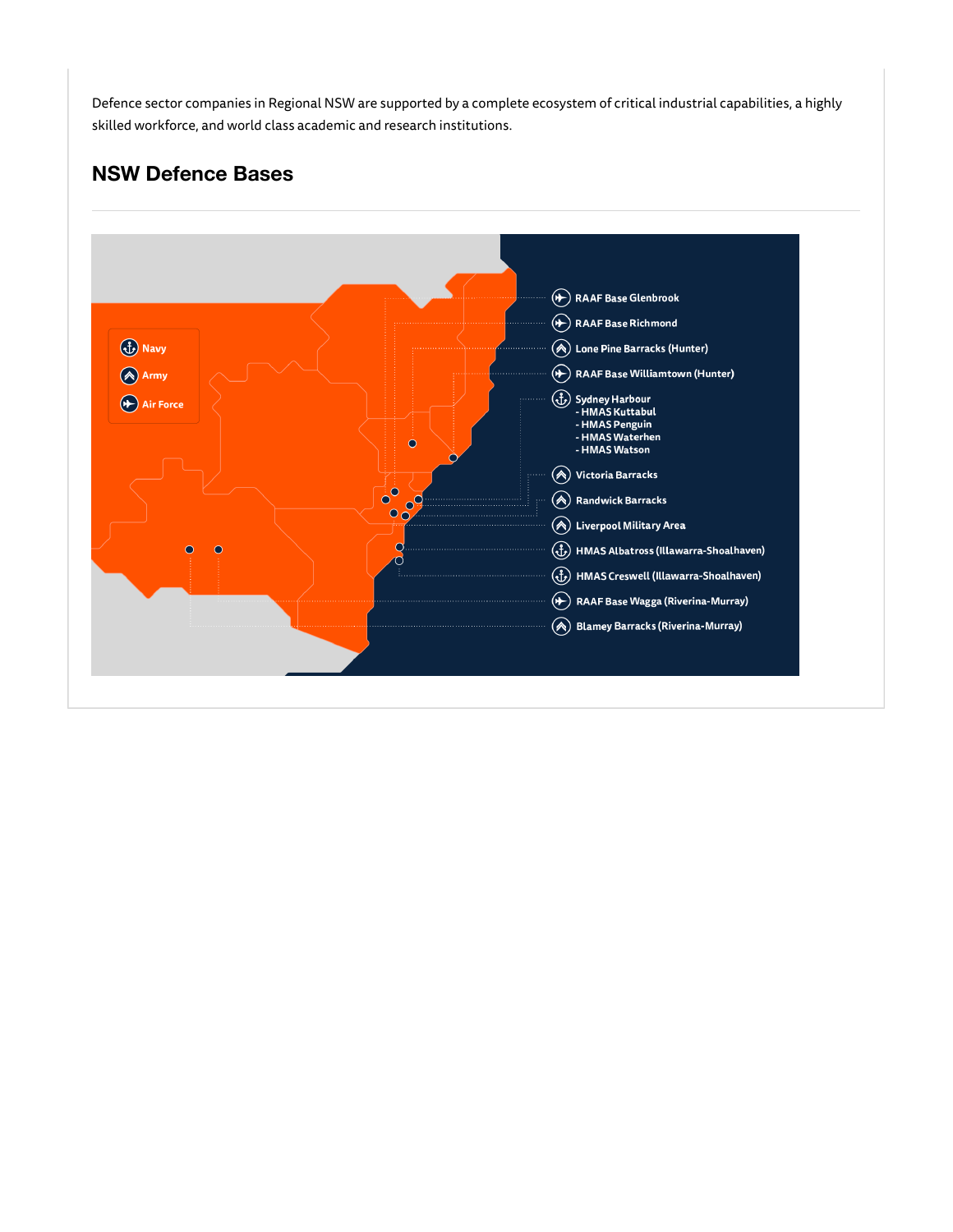

**Regional NSW's defence industry features clusters of large-scale international prime contractors, agile SMEs and world-class research and development institutions.**

Regional NSW's defence industry features clusters of large-scale international prime contractors, agile SMEs and world-class research and development institutions.

Strengths have developed around Defence Force presence and requirements. For example:

- **Hunter region:** Air Force air combat capability, airborne surveillance, aerospace, maintenance, repair and overhaul, electronics, advanced manufacturing, infantry training, ship building and repair. ·
- **Illawarra-Shoalhaven region (Nowra):** Naval Aviation, defence rotary wing training, air targets, electronics and testing, maintenance, repair and overhaul, systems integration and simulation. ·
- **Riverina-Murray region:** Australian Defence Force training, base support, logistics, munitions and satellite communications. ·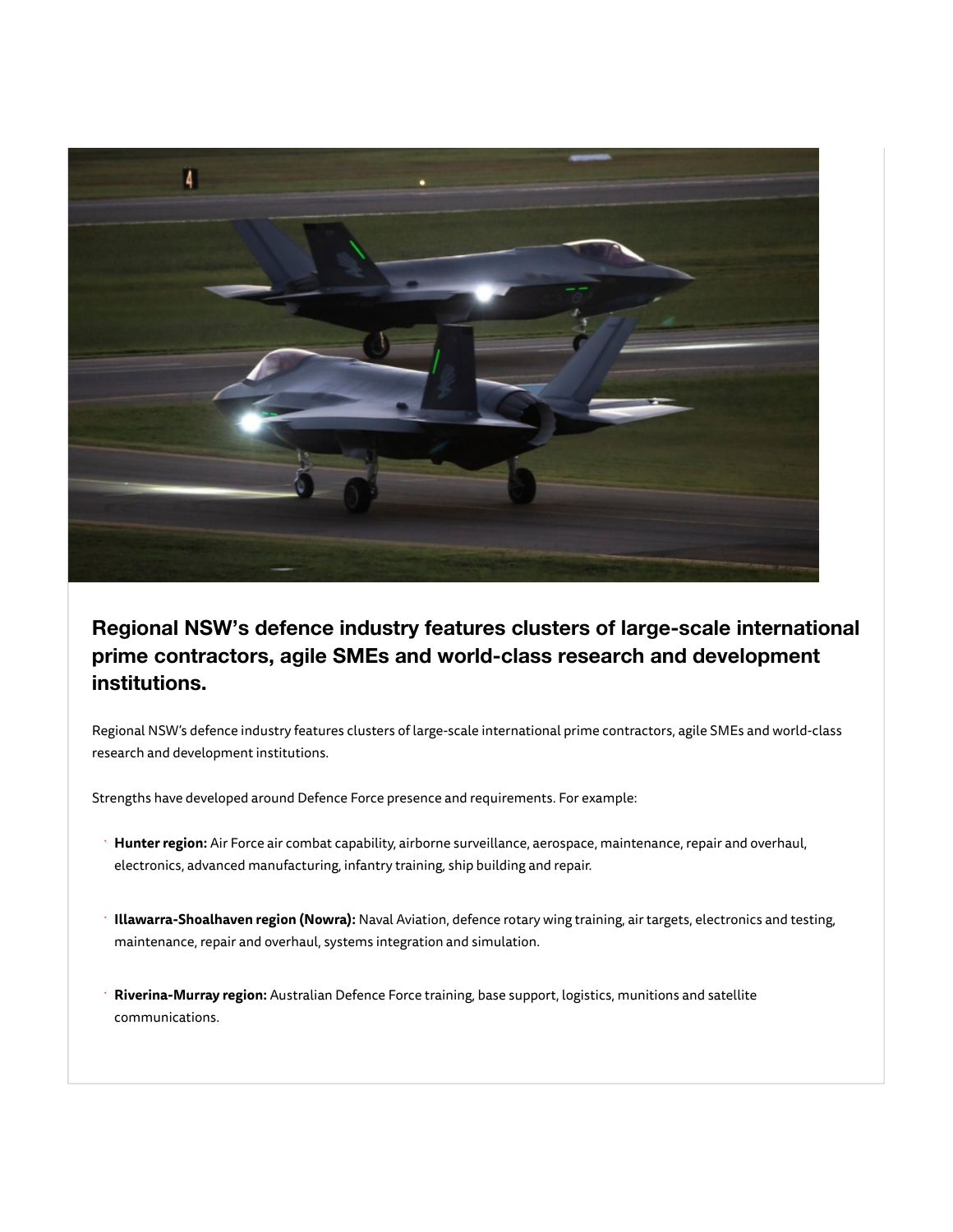**Illawarra-Shoalhaven region (Wollongong):** Armoured steel plate, manufacturing, welding, electronics and communications. ·

The defence industry is supported by a network of service suppliers. The presence of substantial, technologically-advanced defence capabilities within the state presents diverse opportunities for businesses. Many major international companies have already established headquarters or operations in NSW.

Recent developments offer long-term investment opportunities, including the Australian Government's commitment of A\$200 billion to modernise Australia's defence capability, guaranteeing long-term demand for sovereign defence industry capabilities, products and services.

## **In 2018, the defence sector in Regional NSW contributed A\$2.3 billion to the economy. NSW has the largest number of defence bases and facilities of any state in Australia.**

NSW attracts the highest annual defence investment across acquisition, sustainment and operations. For further details see the [2019 Defence Sector Capability Report](https://www.investregional.nsw.gov.au/assets/Uploads/NSW-Defence-sector-capability-report.pdf).

Through [Defence NSW,](http://defence.nsw.gov.au/) the NSW Government supports investment and innovation by creating the conditions for and enabling sustainable, technologically advanced and globally competitive defence industries across the state of NSW. Defence NSW is dedicated to identifying and driving opportunities to collaborate, partner and assist the growth of the NSW defence sector.

[Defence Innovation Network](https://defenceinnovationnetwork.com/) is a university-led initiative of the NSW Government and the Defence Science and Technology Group to enhance NSW Defence industry capability through collaboration with government and academic research institutions. It is supported by seven leading universities to:

- · Increase NSW capacity for defence R&D
- Foster collaboration between NSW industry and universities
- · Increase NSW defence science investment through national & international defence R&D programs
- Support Australian STEM capacity and pathways to STEM careers in defence

For more details, visit the [assistance page.](https://www.investregional.nsw.gov.au/contact/contacts-details-and-assistance/)